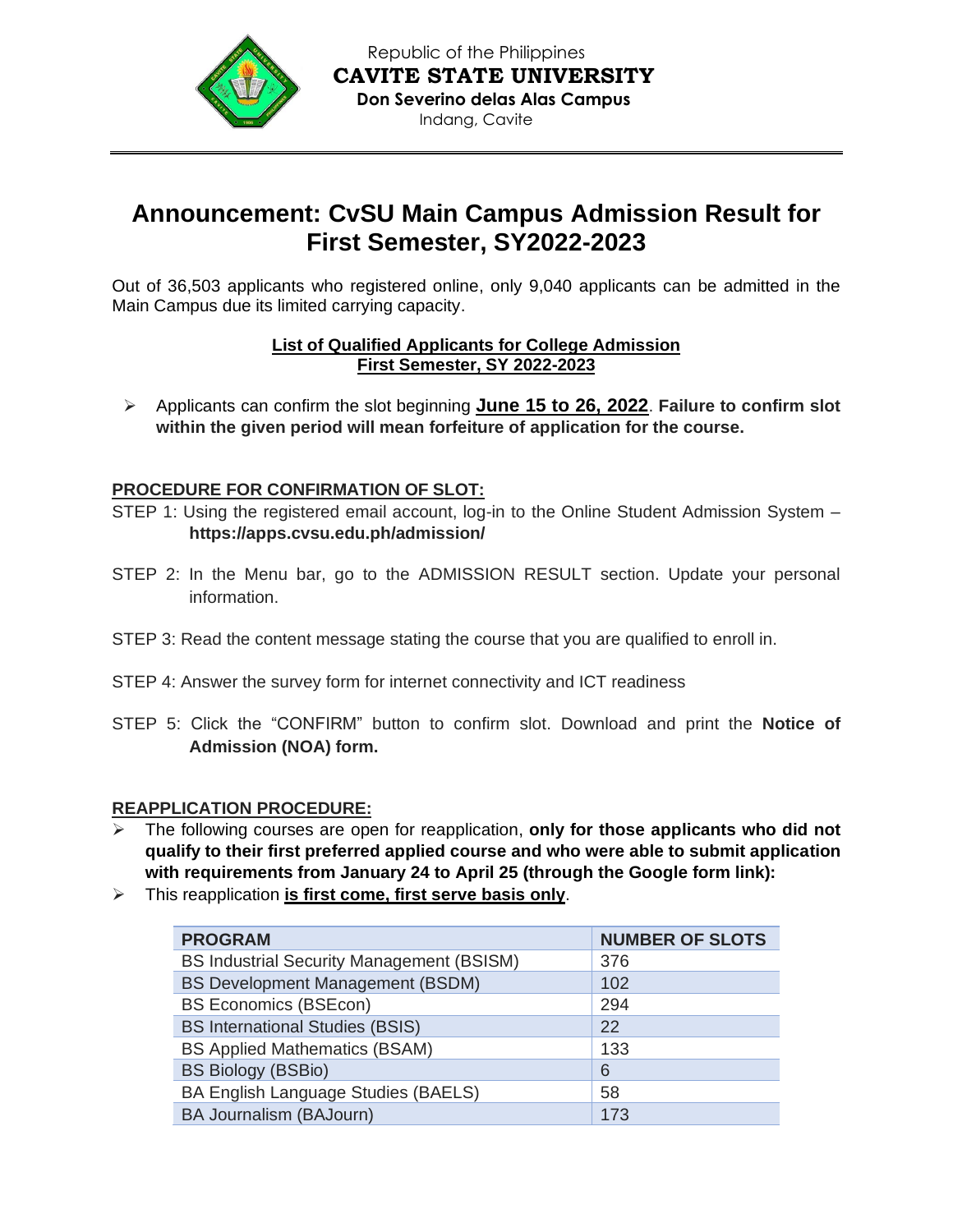

Republic of the Philippines **CAVITE STATE UNIVERSITY**

**Don Severino delas Alas Campus**

Indang, Cavite

| <b>BS Social Work (BSSW)</b>                                          | 57  |
|-----------------------------------------------------------------------|-----|
| <b>BS Environmental Science (BSES)</b>                                | 130 |
| <b>BS Food Technology (BSFT)</b>                                      | 19  |
| Bachelor of Agricultural Entrepreneurship (BAE)                       | 136 |
| <b>BS Agriculture (BSA)</b>                                           | 96  |
| BS Agricultural and Biosystems Engineering<br>(BSABE)                 | 35  |
| BS Industrial Technology – major in Electronics<br>(BSIndT-EX)        | 19  |
| BS Industrial Technology - major in Electrical<br>(BSIndT-ET)         | 16  |
| Diploma in Midwifery (MW)                                             | 52  |
| Bachelor of Physical Education (BPE)                                  | 116 |
| (BSESS)                                                               | 265 |
| Bachelor of Secondary Education – major in Social<br>Studies (BSE-SS) | 38  |
| Bachelor of Secondary Education – major in Math<br>(BSE-Math)         | 33  |
| Bachelor of Secondary Education – major in Science<br>(BSE-Sci)       | 58  |
| Bachelor of Special Needs Education (BSNED)                           | 110 |
| Bachelor of Early Childhood Education (BECED)                         | 83  |
|                                                                       |     |

**Procedure and guidelines for reapplication:**

- 1. **Reapplication is only for those applicants who did not qualify to their first preferred applied course and who were able to submit application with requirements from January 24 to April 25 (through the Google form).**
- 2. Late application is not applicable in this procedure.
- 3. Interested applicants who wish to reapply must answer this google form link <https://forms.gle/61uDJBWLMb3dPViT6>
- 4. Applicants will have to choose only one course for reapplication. **Policy on strandcourse alignment will still be strictly followed.**
- 5. Result of reapplication will be released on June 20; all applicants will receive their result notification through email.
- 6. On June 20, the qualified applicants must log-in to the admission system (**https://apps.cvsu.edu.ph/admission/**) for confirmation of slots **(PROCEDURE ON CONFIRMATION OF SLOTS).**
- 7. Qualified applicants will be given until June 26 to confirm slot.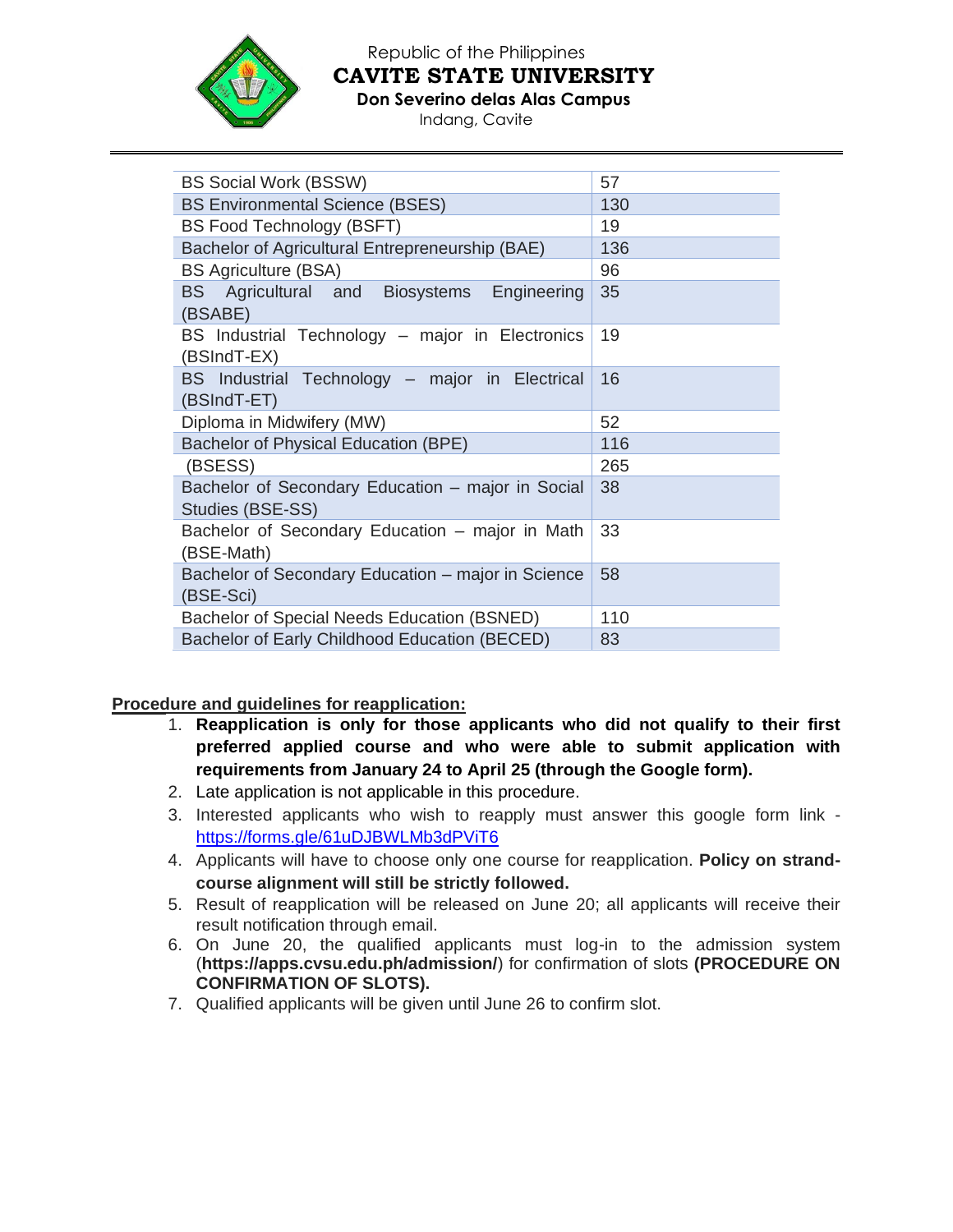

Republic of the Philippines **CAVITE STATE UNIVERSITY Don Severino delas Alas Campus** Indang, Cavite

#### **Procedure after confirming the slot (FOR QUALIFIED APPLICANTS ONLY):**

### **PRE-ENROLLMENT MEDICAL PROCEDURE**

- **STEP 1**. Obtain **NOTICE OF ADMISSION (NOA)** provided in the **CvSU Admission System.**
- **Step 2**. Decide whether you prefer to undergo Medical Examination from the **CvSU Infirmary or Other DOH Accredited Clinic** (if you choose **CvSU Infirmary** Option refer to **STEPS I-VII**I; for **Other DOH Accredited Clinics** Option refer to **STEPS A-D**)

## **CvSU INFIRMARY OPTION**

- **Step I.** Decide and secure your preferred date for your schedule of Laboratory and X-Ray via the **CvSU Admission System**.
- **Step II.** Proceed to the **University Cashier** at the Administration Building and pay **P 550.00** for your medical examination
- **Step III**. Proceed to the University Infirmary on your scheduled date and present your **NOA**  and **Receipt** to secure **Queuing number.**
- **Step IV.** Once your number is called, submit your **NOA** to the Nurse on Duty (NOD) for Encoding. Secure your **Laboratory & Xray Requests and Claim stub** from the NOD and have your vital signs taken.
- **Step V.** Proceed with your Diagnostic Tests in **Room 105** for your **laboratory tests** and **Room 103** for your **chest Xray**. (**Results will be available after 2 Working Days**)
- **Step VI.** Return to the University Infirmary on the **schedule indicated in your claim stub**. Present your claim stub to the NOD to claim you **Student Record** and **result of your diagnostic tests.**
- **Step VII.** Proceed to **Room 102** for your **Dental Examination.**
- **Step VIII.** Proceed to **Room 101/108** for your **Physical Examination.**
- **Step IX.** Secure your **Medical Clearance** and proceed with your Enrollment. (Make sure your Medical Clearance is signed by both the Physician and Dentist before proceeding with your enrollment)

## **OTHER DOH ACCREDITED CLINIC OPTION**

- **Step A.** Download the **Student Health Record (USHE-QF-15)** and **Referral Form** provided in the **CvSU Admission System**.
- **Step B.** Undergo **COMPLETE BLOOD COUNT, BLOOD TYPING, HBSAG DETERMINATION, CHEST X-RAY, PHYSICAL & DENTAL EXAMINATION** from any *DOH Accredited* Diagnostic Clinic, Rural Health Clinic or Hospital of choice.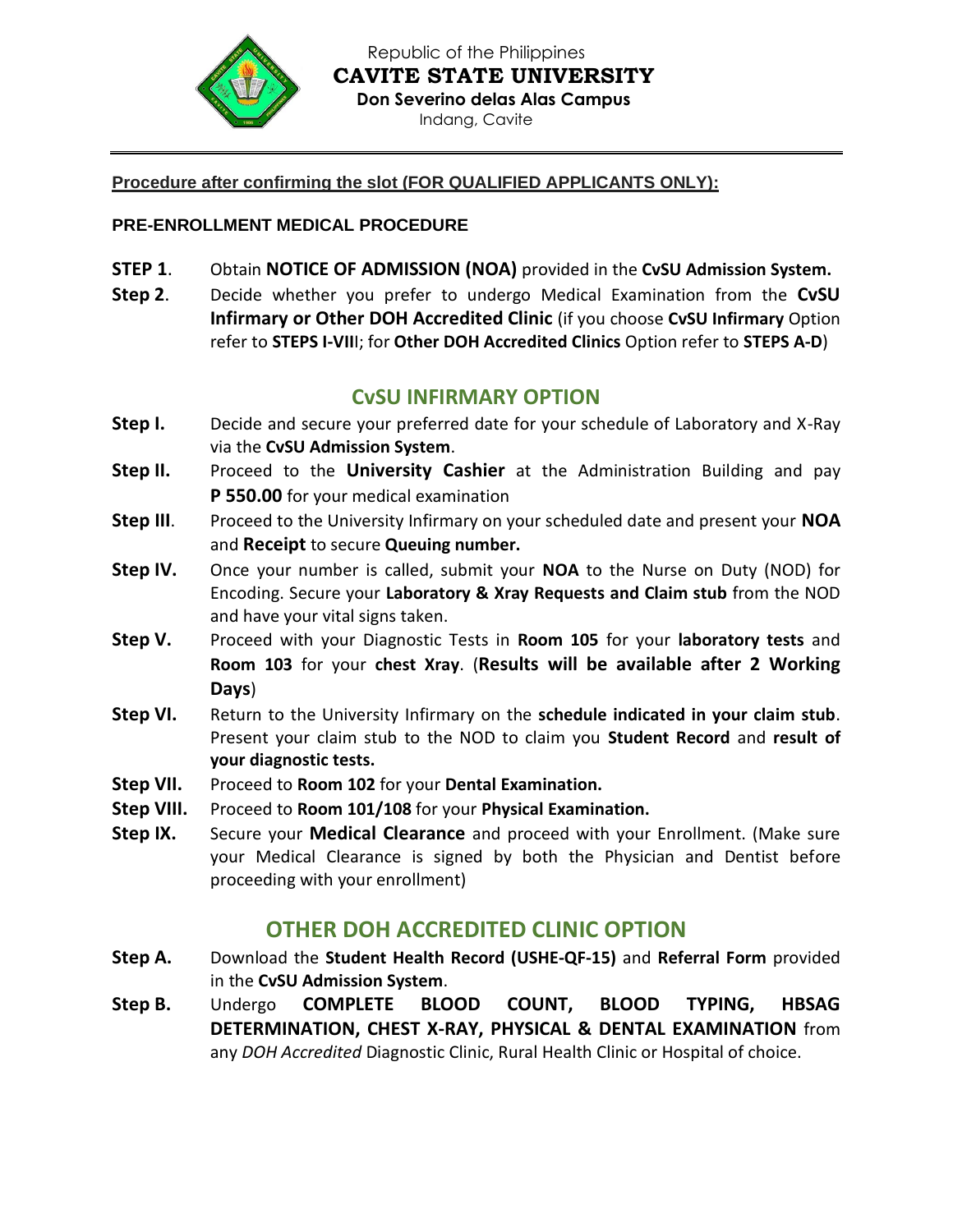

Republic of the Philippines **CAVITE STATE UNIVERSITY Don Severino delas Alas Campus** Indang, Cavite

- Step C. Once complete, fill up this google form <https://forms.gle/6Atw1xGyZ2oRgpRu5> and attach all required documents for assessment by the University Health Services.
- **Step D.** Wait for an email after **2 Working Days for your Medical Clearance** from the University Health Services and proceed with the enrollment process.

# *OFFICE OF THE UNIVERSITY REGISTRAR*

# *Student Applicant Procedure for Enrollment*

### **Step 1: After claiming your Medical Clearance from the University Infirmary, please submit to the University Registrar's Office the following requirements:**

- **A.** *FOR FIRST YEAR STUDENTS (ORIGINAL AND PHOTOCOPY)*
	- 1. Student Information Sheet (UREG-QF-02)
	- 2. Form 138 or Senior High School Report Card
	- 3. Latest Certification of Good Moral Character
	- 4. Notice of Admission (NOA)
	- 5. Medical Clearance (CvSU Infirmary)
	- 6. Vaccination Card (2 Photocopies)
	- 7. Short Brown Envelope

## **B.** *FOR TRANSFEREE STUDENTS (ORIGINAL AND PHOTOCOPY)*

- 1. Student Information Sheet (UREG-QF-02)
- 2. Latest Copy of Transcript of Records
- 3. Honorable Dismissal
- 4. Latest Certification of Good Moral Character
- 5. NBI or Police Clearance
- 6. Notice of Admission (NOA)
- 7. Evaluated Checklist (from the College Registrar)
- 8. Medical Clearance (CvSU Infirmary)
- 9. Vaccination Card (2 Photocopies)
- 10. Short Brown Envelope

## **C.** *FOR TCP AND SECOND COURSER STUDENTS (ORIGINAL AND PHOTOCOPY)*

- 1. Student Information Sheet (UREG-QF-02)
- 2. Latest Copy of Transcript of Records
- 3. Notice of Admission (NOA)
- 4. Medical Clearance (CvSU Infirmary)